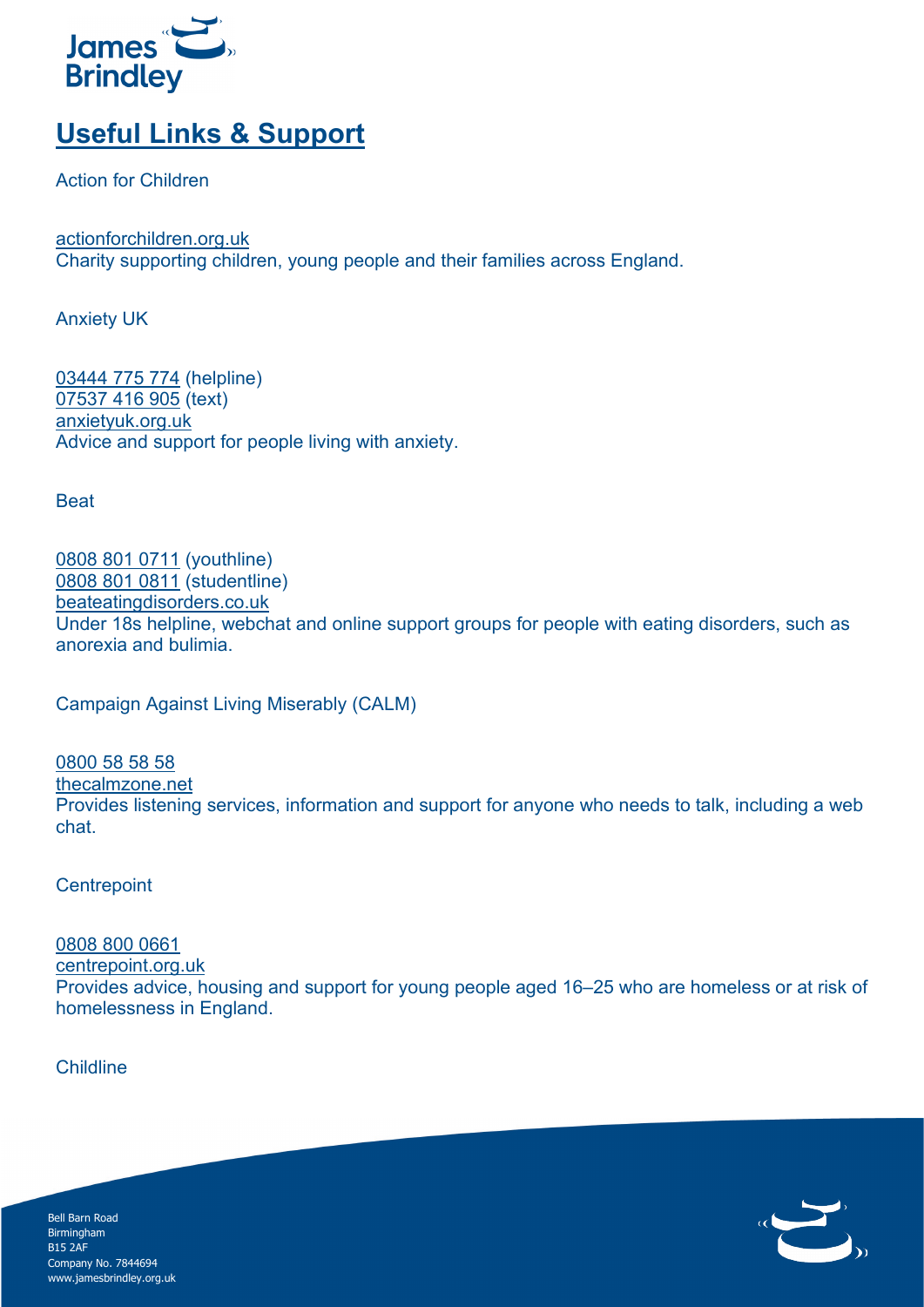

[0800 1111](tel:+44-800-1111) [childline.org.uk](https://www.childline.org.uk/) Support for children and young people in the UK, including a free helpline and 1-2-1 online chats with counsellors.

FRANK

[0300 123 6600](tel:+44-300-123-6600) [talktofrank.com](https://www.talktofrank.com/) Confidential advice and information about drugs, their effects and the law.

Hope Again

[0808 808 1677](tel:+44-808-808-1677) [hopeagain.org.uk](https://www.hopeagain.org.uk/) Support for young people when someone dies.

Hub of Hope

[hubofhope.co.uk](https://hubofhope.co.uk/#/) A national database of mental health charities and organisations from across Britain who offer mental health advice and support.

Kooth

[kooth.com](https://www.kooth.com/) Counsellors available until 10pm every day. Free, safe and anonymous online counselling for young people. Check whether this is offered in your area.

Me and My Mind

[meandmymind.nhs.uk](http://meandmymind.nhs.uk/) Advice and support for young people struggling with unusual experiences, such as hearing voices.

**Mencap**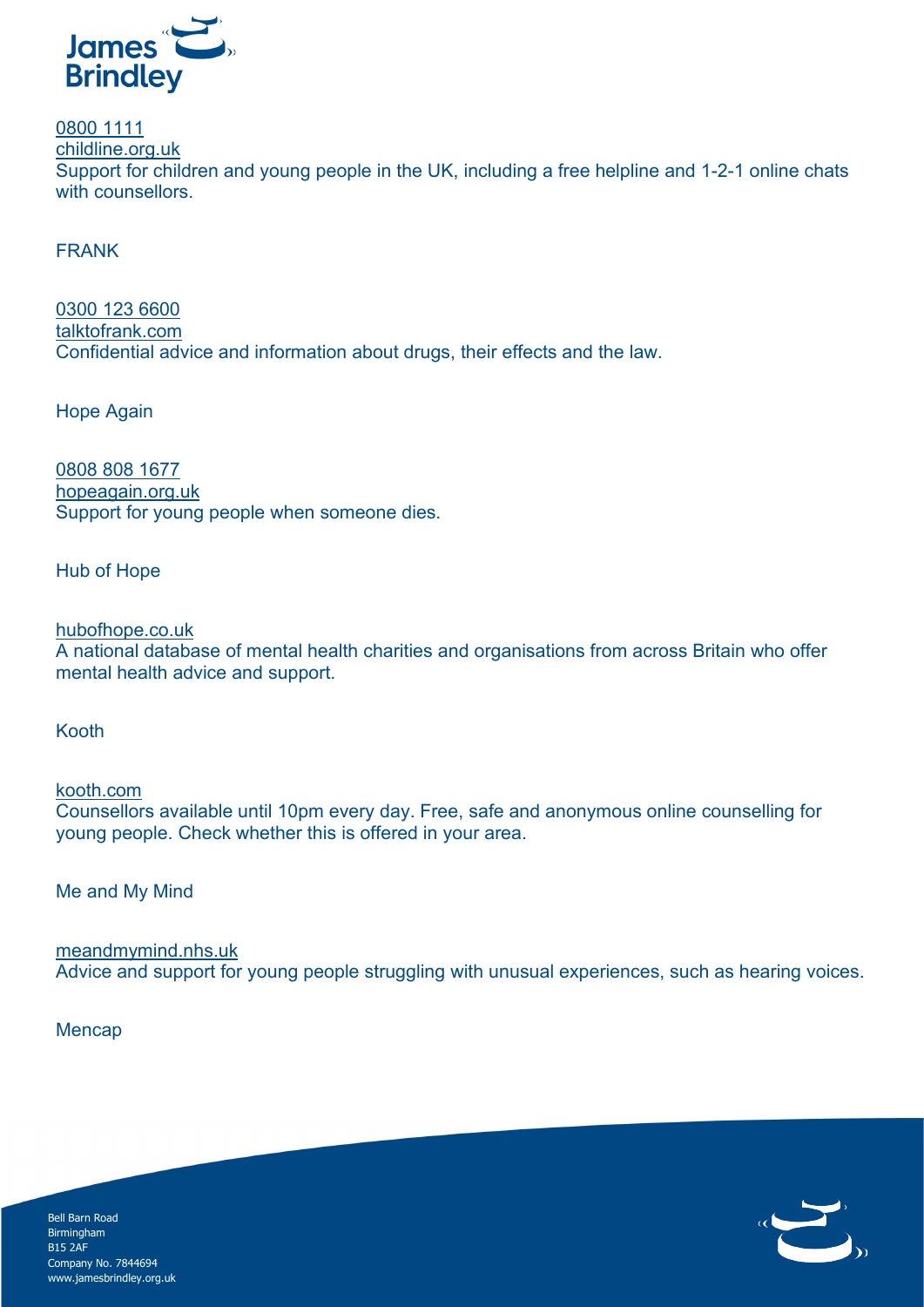

[0808 808 1111](tel:+44-808-808-1111) (Learning Disability Helpline) [mencap.org.uk](https://www.mencap.org.uk/) Information and advice for people with a learning disability, their families and carers. Services include an online community.

National Society for the Prevention of Cruelty to Children (NSPCC)

[0800 800 5000](tel:+44-800-800-5000) (for adults concerned about a child) [0800 1111](tel:+44-800-1111) (18 or under – Childline helpline) [nspcc.org.uk](https://www.nspcc.org.uk/) Support and information for children and anyone worried about a child.

NHS Go

[nhsgo.uk](https://nhsgo.uk/) NHS app with confidential health advice and support for 16–25 year olds.

No Panic

[0330 606 1174](tel:+44-330-606-1147) [nopanic.org.uk/no-panic-youth-hub](https://nopanic.org.uk/no-panic-youth-hub/) Charity offering support for sufferers of panic attacks and obsessive compulsive disorder (OCD).

OCD Youth

[ocdyouth.org](https://ocdyouth.org/contact/) Youth Support for young people with obsessive-compulsive disorder (OCD).

On My Mind

[annafreud.org/on-my-mind](https://www.annafreud.org/on-my-mind/) Information for young people to make informed choices about their mental health and wellbeing.

Papyrus HOPELINEUK

[0800 068 41 41](tel:+44-800-068-41-41) [07860 039967](tel:+44-7860-039-967) (text)

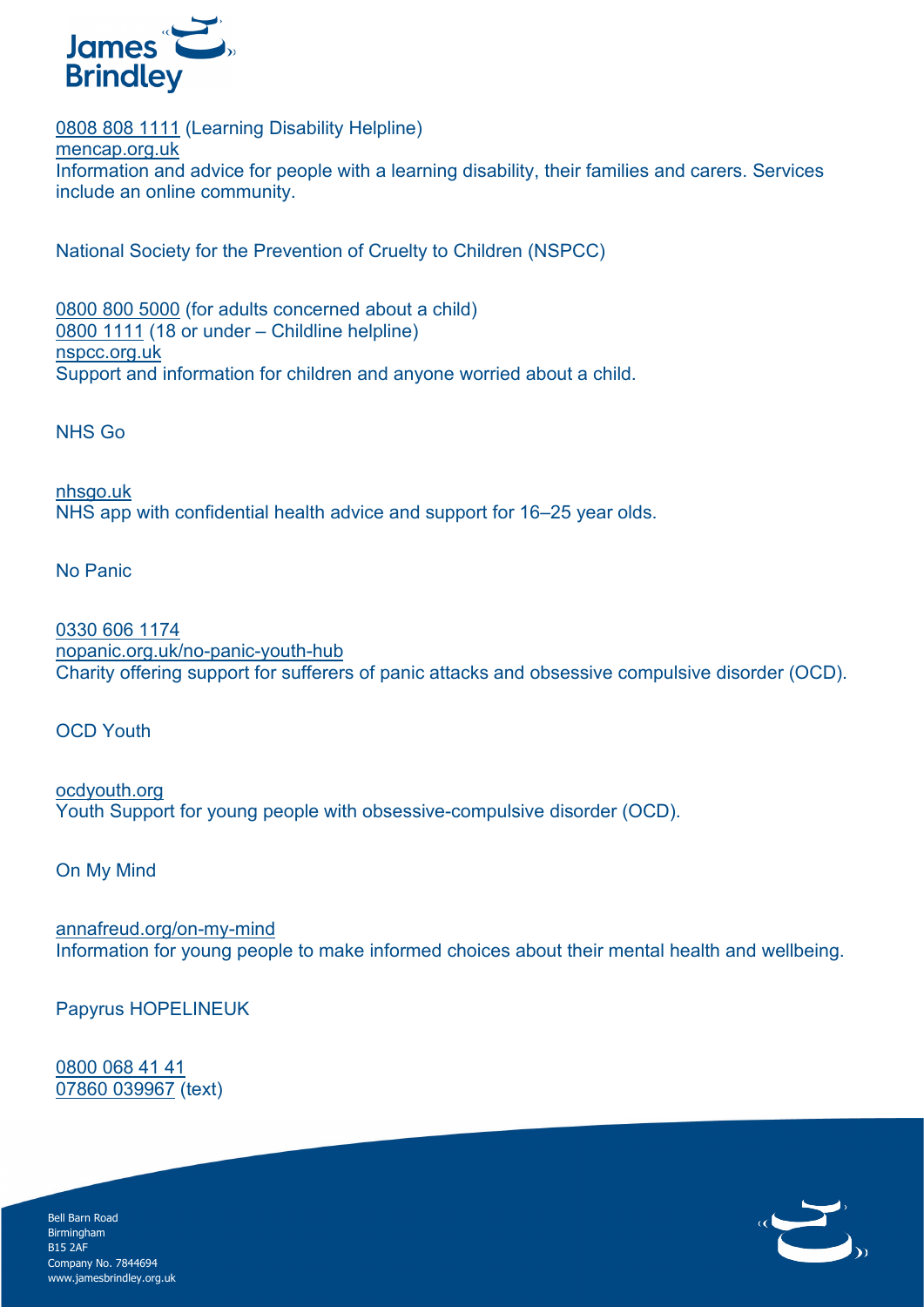

[pat@papyrus-uk.org](mailto:pat@papyrus-uk.org)

[papyrus-uk.org](https://www.papyrus-uk.org/) Confidential support for under-35s at risk of suicide and others who are concerned about them. Open daily from 9am–midnight.

Refuge

[0808 200 0247](tel:+44-808-200-0247) [refuge.org.uk](https://www.refuge.org.uk/) Help and support for young people affected by domestic violence.

Relate

[0300 003 0396](tel:+44-300-003-0396) [relate.org.uk](https://www.relate.org.uk/) Provides help and support with relationships, including counselling and telephone support.

Rethink Mental Illness

[0808 801 0525](te:+44-0808-801-0525) [rethink.org](https://www.rethink.org/) Provides support and information for anyone affected by mental health problems, including local support groups.

Safeline

[0808 800 5007](tel:+44-808-800-5007) (Young people's helpline) [0808 800 5005](tel:+44-808-800-5005) (National Male Survivor helpline) [safeline.org.uk](https://www.safeline.org.uk/) Helplines for adults and young people who have experienced sexual abuse and rape. Offers faceto-face services in Coventry and Warwickshire and another helpline specifically for male survivors.

**Samaritans** 

[116 123](tel:+44-116-123) (freephone) [jo@samaritans.org](mailto:jo@samaritans.org) Chris, Freepost RSRB-KKBY-CYJK PO Box 90 90

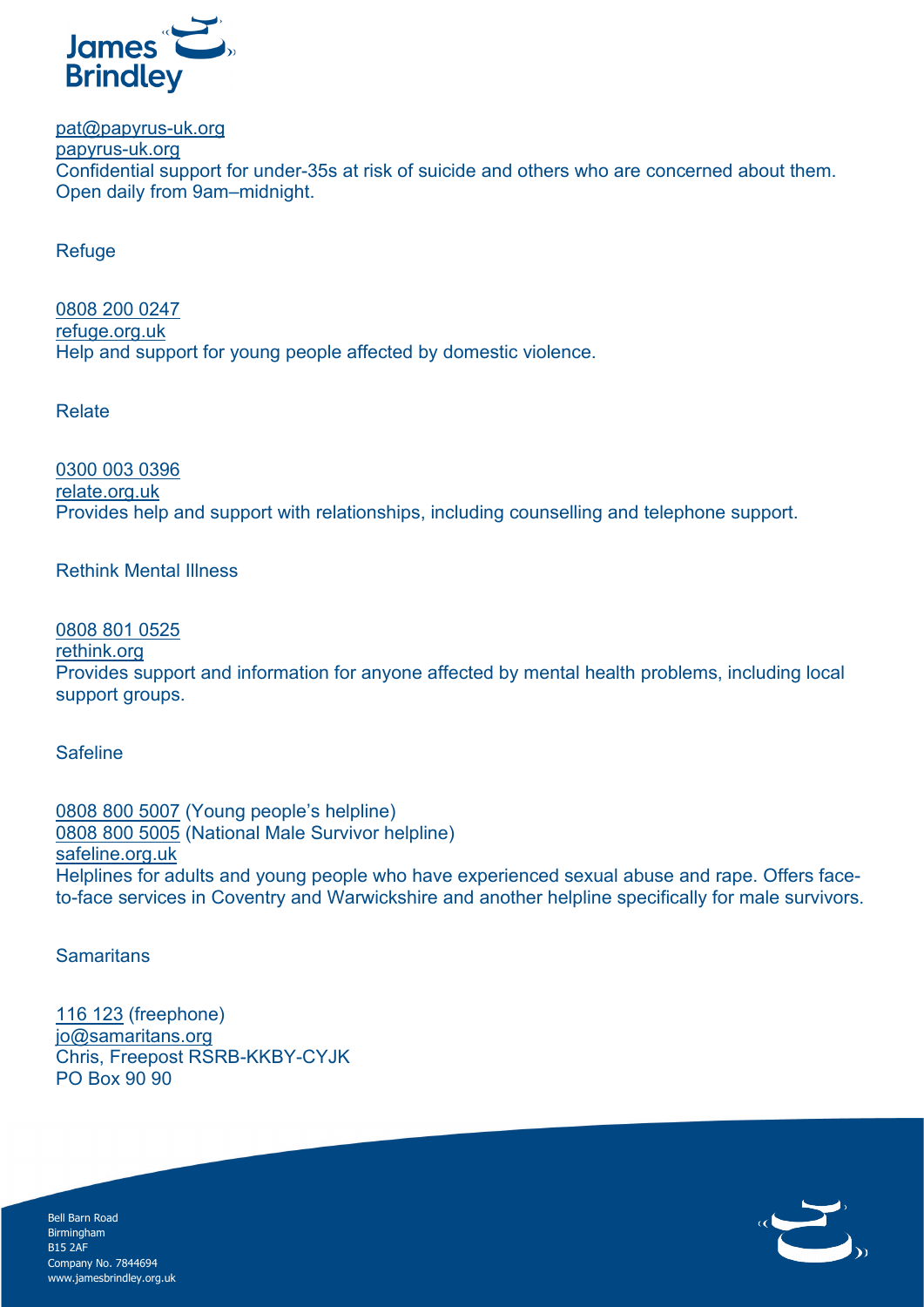

Stirling FK8 2SA [samaritans.org](https://www.samaritans.org/)

Samaritans are open 24/7 for anyone who needs to talk. You can [visit some Samaritans branches](https://www.samaritans.org/branches)  [in person.](https://www.samaritans.org/branches) Samaritans also have a Welsh Language Line on [0808 164 0123](tel:+44-808-164-0123) (7pm–11pm every day).

**Shelter** 

[shelter.org.uk/youngpeople](http://england.shelter.org.uk/housing_advice/housing_for_young_people) Charity working for people in housing need by providing free, independent, expert housing advice.

The Mix

[0808 808 4994](tel:+44-808-808-4994) [85258](sms:+4485258) (crisis messenger service, text THEMIX) [themix.org.uk](https://www.themix.org.uk/) Support and advice for under 25s, including a helpline, crisis messenger service and webchat.

Time to Change

[time-to-change.org.uk](https://www.time-to-change.org.uk/) (England) [timetochangewales.org.uk](https://www.timetochangewales.org.uk/) (Wales) National campaign to end stigma and discrimination against people with mental health problems in England and Wales. The campaign for England ended in 2021, but its resources are still available online.

Victim Support

[0808 168 9111](tel:+44-808-168-9111) [victimsupport.org.uk](https://www.victimsupport.org.uk/) Provides emotional and practical support for people affected by crime and traumatic events.

Voice Collective

[voicecolleactive.co.uk](http://www.voicecollective.co.uk/)

Support for people under 25 who hear voices, have visions or other unusual sensory experiences or beliefs.